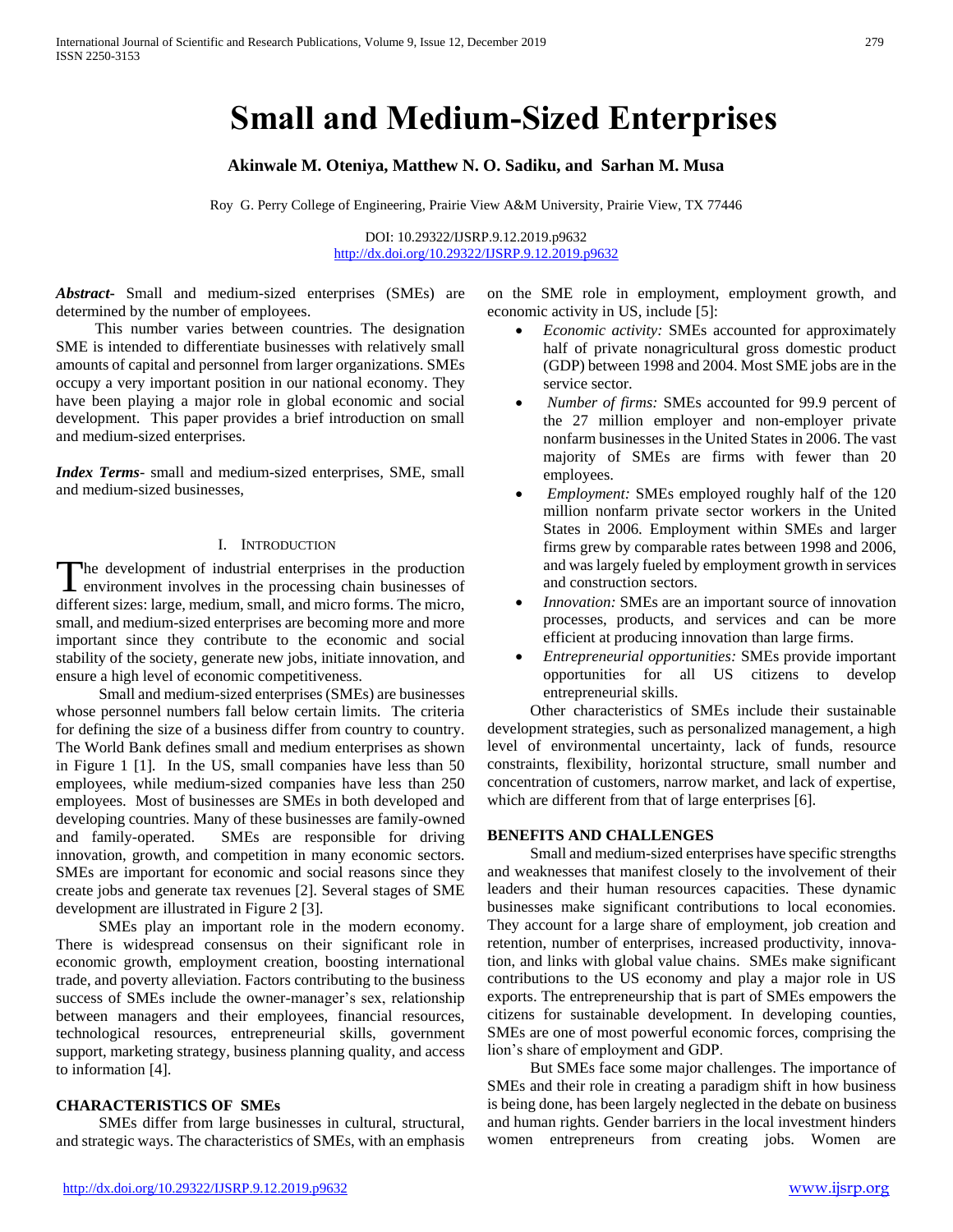indispensable economic agents given the fact that they own around 40% of all businesses worldwide. Building a successful SME requires steady access to finance, product, and market information. Governments need to stimulate R&D activities, improve access to venture capital, and provide regulatory, legal, and financial frameworks conducive to entrepreneurship. SMEs have low access to new technologies and lack of management and economical knowledge. SMEs generally compare poorly with larger companies with regard to salaries, fringe benefits, holiday entitlements, training opportunities, and working hours. Decisionmakers for SME businesses have limited resources when contrasted to large enterprises. Implementing corporate social responsibility practice represents a considerable challenge for SMEs. SMEs are less aware of the implications of sustainable development. Other challenges include high operational risks, capital constrained, and financial information opaque.

## **CONCLUSION**

 Small and medium-sized enterprises (SMEs) are the backbone of economies around the world. They play a key role in ensuring economic growth, innovation, job creation, and social integration. Therefore, encouraging and strengthening innovation in SMEs remains at the heart of policy initiatives for stimulating economic growth and development at the local, regional, national, and international levels. More information about SMEs can be found in the book in [7].

#### **REFERENCES**

- [1] G. Berisha and J. S. Pula, "Defining small and medium enterprises: A critical review," Academic Journal of Business, Administration, Law and Social Sciences, vol 1, no 1, March 2015, pp. 17-28.
- "Small and medium-sized enterprises," Wikipedia, the free encyclopedia

https://en.wikipedia.org/wiki/Small\_and\_medium-sized\_enterprises

- [3] International Finance Corporation, "Small and Medium Enterprises: Key Driver for Growth and Jobs in South Asia," http://documents.worldbank.org/curated/en/120241487157279108/pdf/1128 26-WP-SAR-Small-and-medium-enterprises-PUBLIC.pdf
- [4] D. Pletnev and V. Barkhatov, "Business success of small and medium sized enterprises in Russia and social responsibility of managers," Procedia - Social and Behavioral Sciences, vol. 221, 2016, pp. 185 – 193.
- [5] United States International Trade Commission, Small and Medium-Sized Enterprises: Overview of Participation in U.S. Exports, January 2010, https://www.usitc.gov/publications/332/pub4125.pdf
- [6] A. Y. Chang and Y. T. Cheng, "Analysis model of the sustainability development of manufacturing small and medium- sized enterprises in Taiwan," Journal of Cleaner Production, vol. 207, 2019, pp. 458-473.
- [7] A. Bagnasco and C. Sabel (eds.), Small and Medium-Sized Enterprises. London: Pinter, Casell Academic, 1995.

#### AUTHORS

**First Author** – Matthew N.O. Sadiku (sadiku@iee.org) is a professor at Prairie View A&M University, Texas. He is the author of several books and papers. He is an IEEE fellow. His research interests include computational electromagnetics and computer networks.

**Second Author** – Matthias M. Oteniya (tennymatt@gmail.com) received his MSc degree from Prairie View A&M University. His research interests include robotics, micro devices, smart technologies, electrical distribution, cyber security, and big data. **Third Author** – Sarhan M. Musa (smmusa@pvamu.edu) is a professor in the Department of Engineering Technology at Prairie View A&M University, Texas. He has been the director of Prairie View Networking Academy, Texas, since 2004. He is an LTD Sprint and Boeing Welliver Fellow.

| Enterprise<br>indicators $(2/3)$ | Number of<br>employees | Total annual<br><b>Total assets</b><br>or<br>sales                                       |
|----------------------------------|------------------------|------------------------------------------------------------------------------------------|
| Medium                           | $> 50$ :<br>$<$ 300    | $>$ \$3,000,000:<br>$>$ \$3,000,000:<br>or<br>$\leq$ \$15,000,000<br>$\leq$ \$15,000,000 |
| <b>Small</b>                     | $>10$ :<br>$\leq 50$   | $>$ \$100,000:<br>$>$ \$100,000:<br>or<br>$\leq$ \$3,000,000<br>$\leq$ \$3,000,000       |
| Micro                            | $\leq 10$              | $\leq$ \$100,000<br>$\leq$ \$100,000<br>or                                               |

**Figure 1 Definition of small and medium enterprises by World Bank standards [1].**